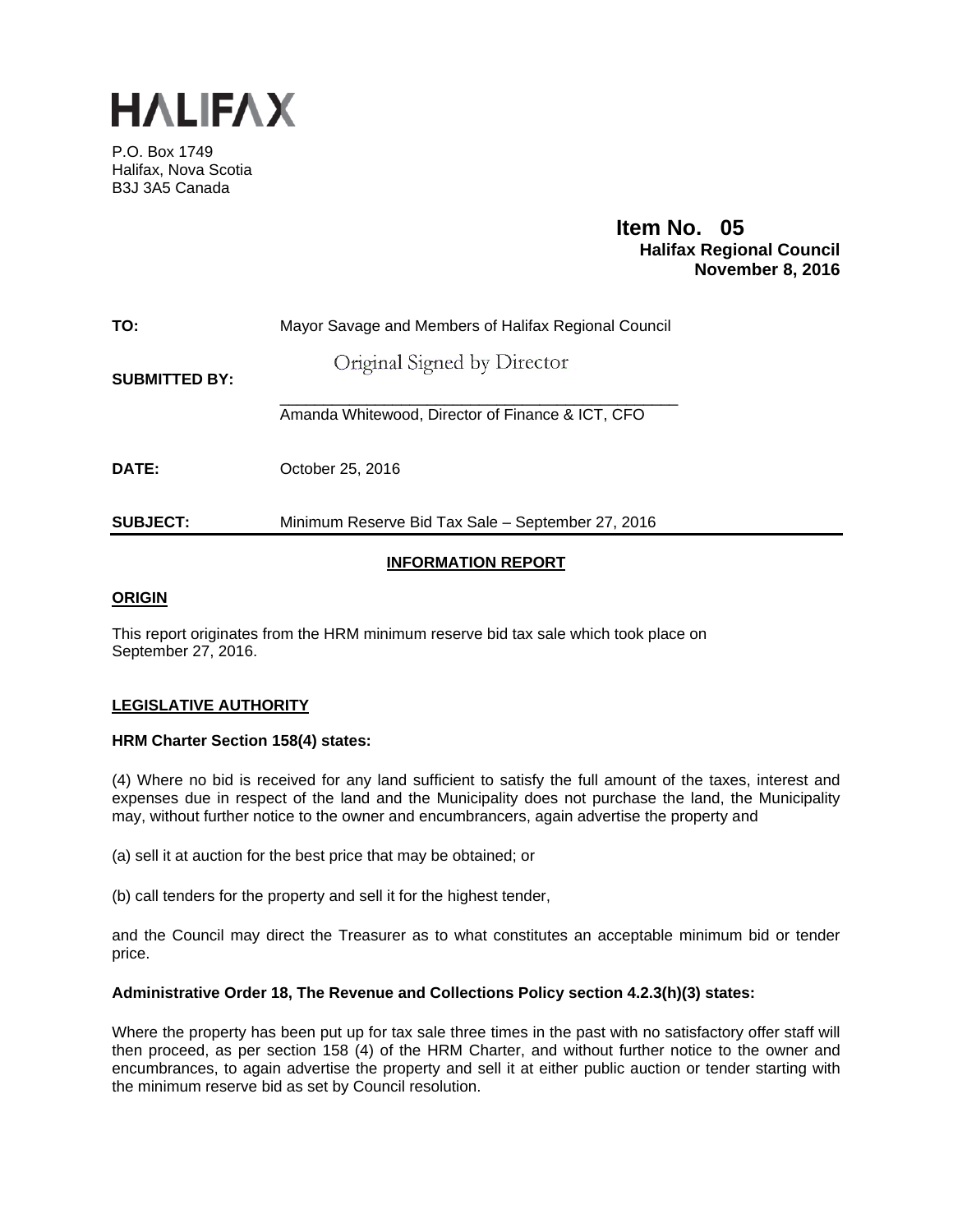Any remaining arrears after the tax sale will be adjusted to the allowance for tax account (G/L 2521). Staff will then advise Council of the results, including any adjustments within 30 days of the tax sale via an information report.

#### **BACKGROUND**

On May 22, 2012 Council approved the above-mentioned amendment to Administrative Order 18 (sec 4.2.3(h)(3)), The Revenue and Collections Policy, with respect to tax sale action for properties taken to tax sale 3 times and received no bids.

Staff has tried 3 previous times to sell the properties as listed in schedule 1 at tax sale. Taxes continue to accrue and bad debt allowances must be held against these receivables. Staff believe that it is in the best interests of all rate-payers that these tax accounts once again become active by getting parcels into interested parties' hand thereby ensuring increasing development, and ultimately revenue for HRM, rather than abandonment and unpaid tax accounts. Through this process, staff is hopeful that the properties under new ownership will become less of a collection risk, be re-capitalized or developed, which in the long run would add taxable value to future assessment rolls.

#### **DISCUSSION**

On September 27, 2016, staff held the sixteenth tax sale using the minimum reserve bid provision of Administrative Order 18. The properties offered at this tax sale are listed in schedule 1. The overall tax recovery rate for this sale was 35%. The recovery rates for the reserve bid sales previously held are summarized in the below table:

| <b>Tax Sale Date</b> | # of Properties Sold | <b>Recovery Rate</b> |
|----------------------|----------------------|----------------------|
| July 17, 2012        | 18                   | 28%                  |
| October 2, 2012      | 8                    | 23%                  |
| March 12, 2013       | 3                    | 8%                   |
| November 5, 2013     | $\overline{2}$       | 34%                  |
| March 11, 2014       | 2                    | 38%                  |
| July 8, 2014         |                      | 75%                  |
| August 19, 2014      |                      | 9%                   |
| October 7, 2014      | 3                    | 29%                  |
| December 2, 2014     | 5                    | 29%                  |
| February 24, 2015    | 8                    | 29%                  |
| September 8, 2015    | 3                    | 80%                  |
| November 24, 2015    | 4                    | 34%                  |
| January 26, 2016     |                      | 28%                  |
| May 3, 2016          |                      | 34%                  |
| July 12, 2016        |                      | 35%                  |
| September 27, 2016   | 3                    | 35%                  |

#### **FINANCIAL IMPLICATIONS**

Each year an allowance for bad debt, the valuation allowance, is calculated based on estimates of amounts outstanding that may be uncollectible in future years. Accounts adjusted subsequent to the tax sale per schedule 1 (\$12,243) of this report have been 100% provided for in the annual valuation allowance expense, g/l 2521 allowance tax. The balance of this account as of October 17, 2016 was \$1,909,483.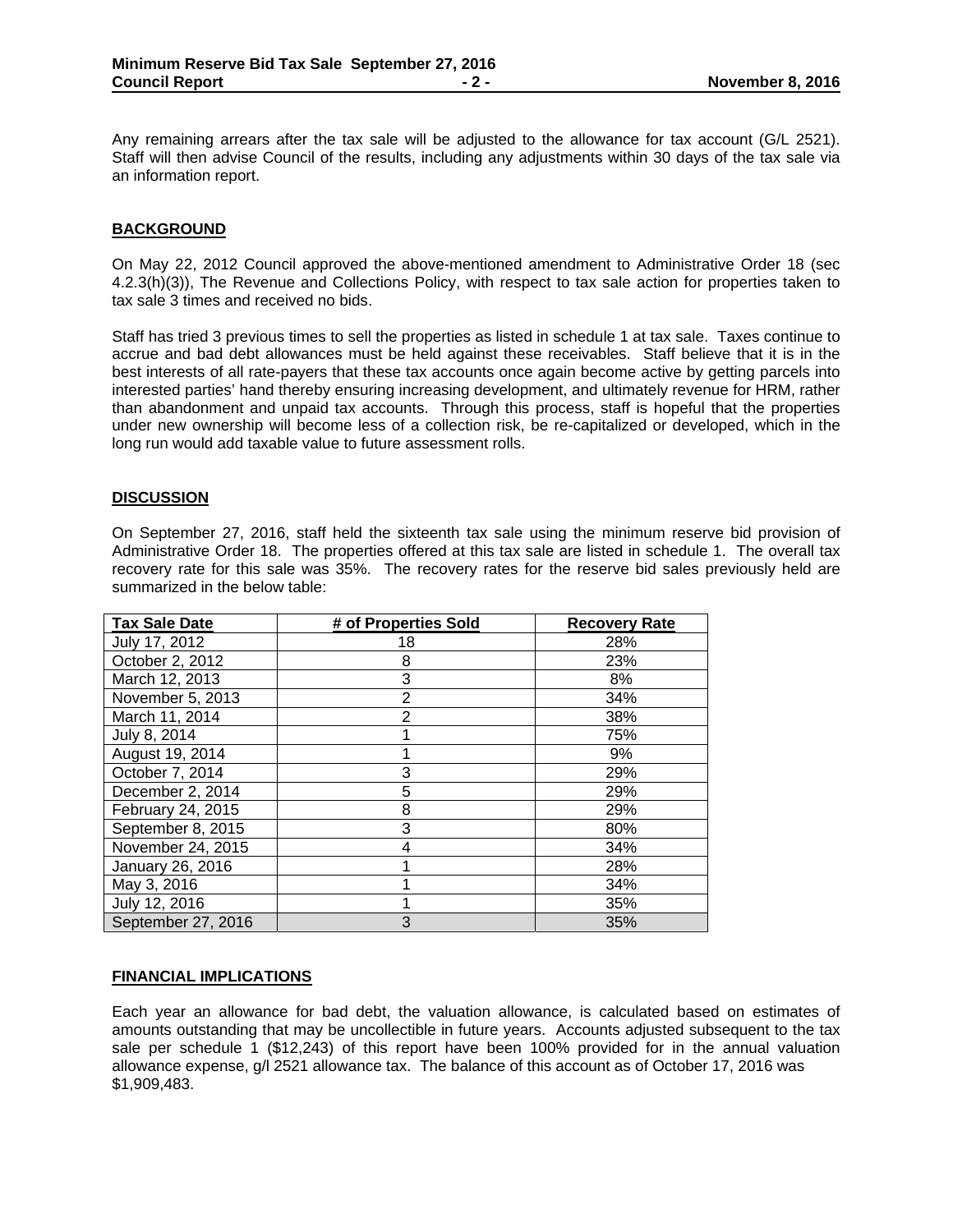## **COMMUNITY ENGAGEMENT**

N/A

### **ATTACHMENTS**

Schedule 1: September 27, 2016 Minimum Reserve Bid Tax Sale Summary

A copy of this report can be obtained online at http://www.halifax.ca/council/agendasc/cagenda.php then choose the appropriate meeting date, or by contacting the Office of the Municipal Clerk at 490-4210, or Fax 490-4208.

| Report Prepared by: | Milvena Rose, Collections Supervisor, 490-8440           |
|---------------------|----------------------------------------------------------|
|                     |                                                          |
| Report Approved by: |                                                          |
|                     | Jerry Blackwood, Manager of Revenue, Treasurer, 490-6470 |
|                     |                                                          |